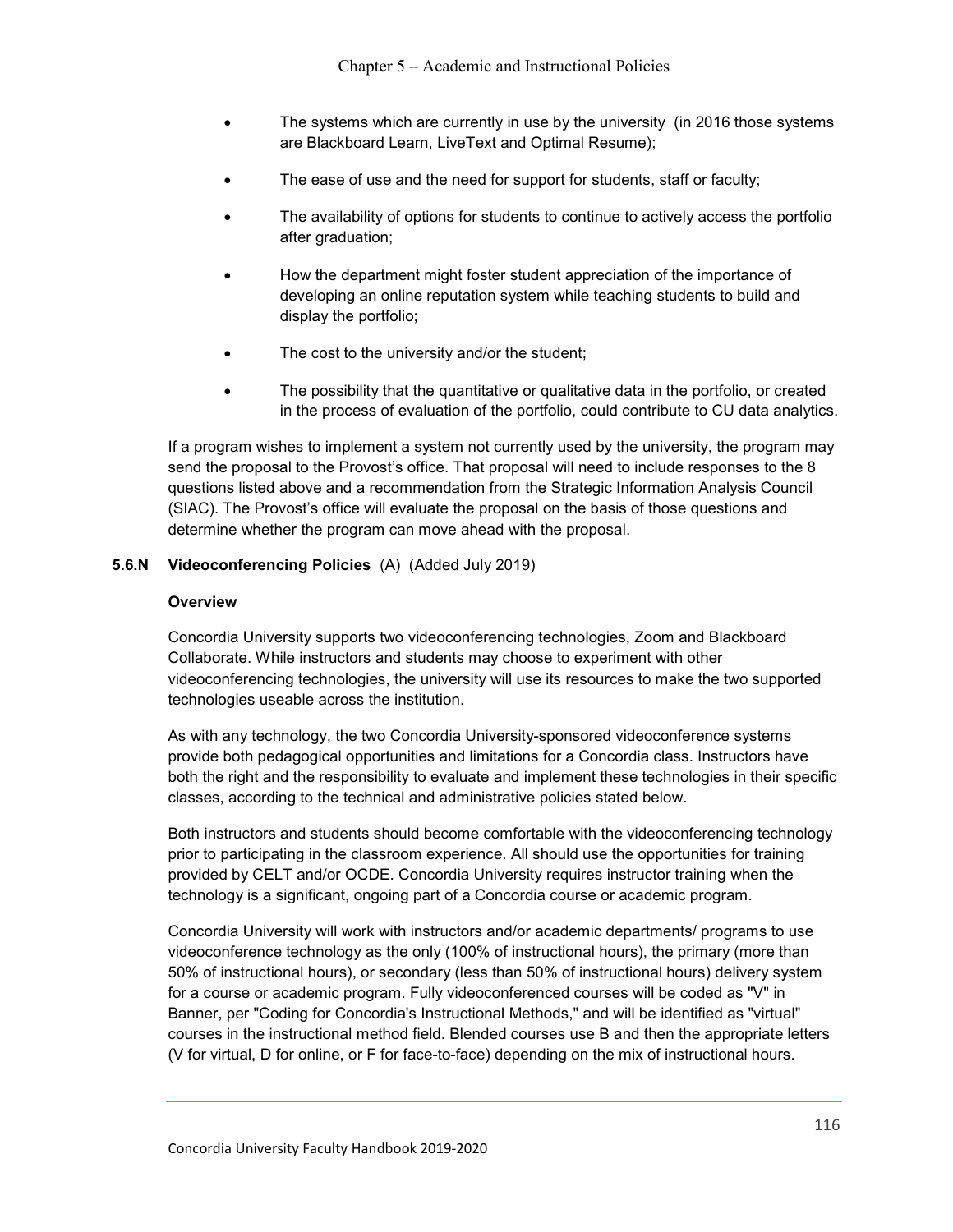# General technical and administrative policies (A)

1. An approved university system should be used whenever required real-time instructional hours are delivered through videoconference technology. Currently those systems are Zoom and Collaborate.

2. Individuals using videoconferencing technology must have the minimum requirements on their computing devices, per the Information Technology Department. That information can be found in Concordia's portal - Resources-Audio Visual Services.

3. To ensure a consistent experience, individuals should be on a wired network with a minimum speed of 1.2 Mbps internet connection.

4. The use of Collaborate is always through Blackboard; contact CELT or OCDE if you want to use Collaborate. Access to Zoom will also be available through Blackboard when departments intentionally schedule part of a section (i.e., 10:05 to 11am, on M, Win LU 006 and Friday on Zoom) or when all of a section's instructional hours to be delivered solely through videoconference.

5. Before using Zoom, faculty should activate their Concordia accounts. Using the free Zoom "basic" account does not offer the same benefits as our corporate account. Information can be found in Concordia's portal - Resources- Audio Visual Services. If a non-Concordia account was accidently established, contact AV to convert it to a Concordia account.

6. Faculty members will create a link for the Zoom classroom experience through the Zoom Outlook plugin, the Zoom app itself, or at https://cuwaa.zoom.us/. Blackboard will be available as above (#4).

7. Instructors may invite external participants to their videoconferenced classes through the process at this link:

8. Students will log into Zoom using the university's videoconferencing page, https://cuwaa.zoom.us/, where they can set up an account to download the "Zoom Client."

9. To ensure consistency in the Zoom experience for students in anything more than an occasional use in a course, instructors must deliver their courses from a Concordia location (a campus or a center) through the university's wired network. In addition, best practice would encourage instructors to use a videoconference-enabled classroom equipped with microphones and cameras whenever possible.

10. Videoconferencing allows accessibility for all students as a universal design and might be used in the Concordia "classroom" to address individuals with documented need for accommodations. As with all accommodations, the Director of Accessibility Services will set this up with the instructor and the student. Zoom enables FERP A/HIP AA compliance and provides end-to-end 256-bit encryption. Accessibility for Zoom is maintained by Zoom Video Communications, Inc. (https://zoom.us), not Concordia University. Specific information about accessibility is provided by Zoom within the Voluntary Product ccessibility Template (VPAT) Statement, available here: https://support.zoom.us/hc/enus/aiticles/2041197 49-VPA T-AccessibilityStatement.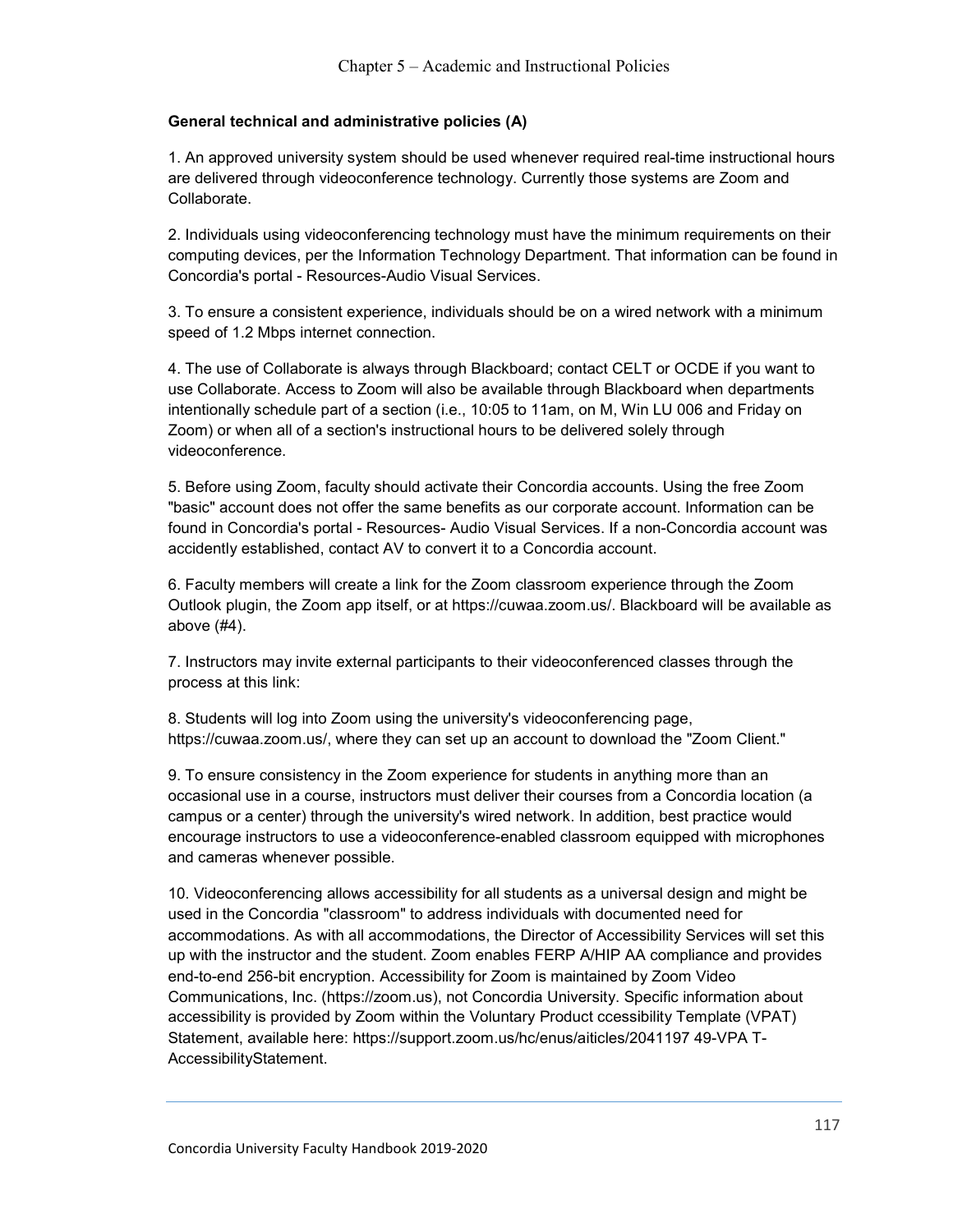# Using videoconferencing technology in classroom situations on an "occasional" basis. (A)

An instructor may choose to use videoconferencing technology occasionally in a course in several ways: for example, to bring an external speaker into a classroom, to allow a student (or students) unable to attend a class physically to join by videoconference, to host a class when not physically on campus her/himself, or to provide an alternative class for students when face-toface classes are cancelled (i.e. "snow day"), among others. The decision to use occasional videoconference technology belongs to the individual instructor. When the technology is used, the following policies will apply:

1. Before the course begins, the instructor must note in the course syllabus about the possible use of videoconferencing.

2. An instructor may choose to record a class through videoconferencing technology. If that is the case, the instructor must inform students about that possibility in the syllabus.

3. Videoconferencing participants must meet the university's minimum technical requirements.

 4. The university will recognize the course attendance of instructors and students when they attend through the videoconferencing on an occasional basis. They must attend and participate in real time; student attendance will be taken. Watching a recording of a class session does not constitute attendance.

5. University standards for classroom behavior and deportment apply to faculty and students (including the Concordia student conduct code) attending class through videoconferencing. 6. In order to comply with federal financial aid restrictions, "occasional" use of videoconference technology as the only means students can participate in a session is limited to 15% of the scheduled instructional hours of the course. This limitation does not apply to cases where some students participate through videoconference but the instructor and the rest of the class still meet in the physical classroom.

# Using videoconferencing technology intentionally incorporated in a section or more of a course or in an academic program - "regular use" (A)

Academic departments and programs may choose to schedule a regular portion of an individual section's instructional hours or all of an individual section's instructional hours through videoconference. This information will be included in the student schedule in advance. Departments may choose, through the program change process, to add videoconference delivery to an entire program. The decision to use videoconference technology on a "regular" basis belongs to the academic department or program. When the technology is used, the following policies will apply:

1. Instructors planning to use videoconferencing as a primary or secondary delivery method for a course must successfully complete the university's training for that technology.

2. All of the instructional hours that students are required to attend must be identified in advance in the student course schedule used for registration. Faculty may not add required live videoconference sessions to the schedule after the course begins.